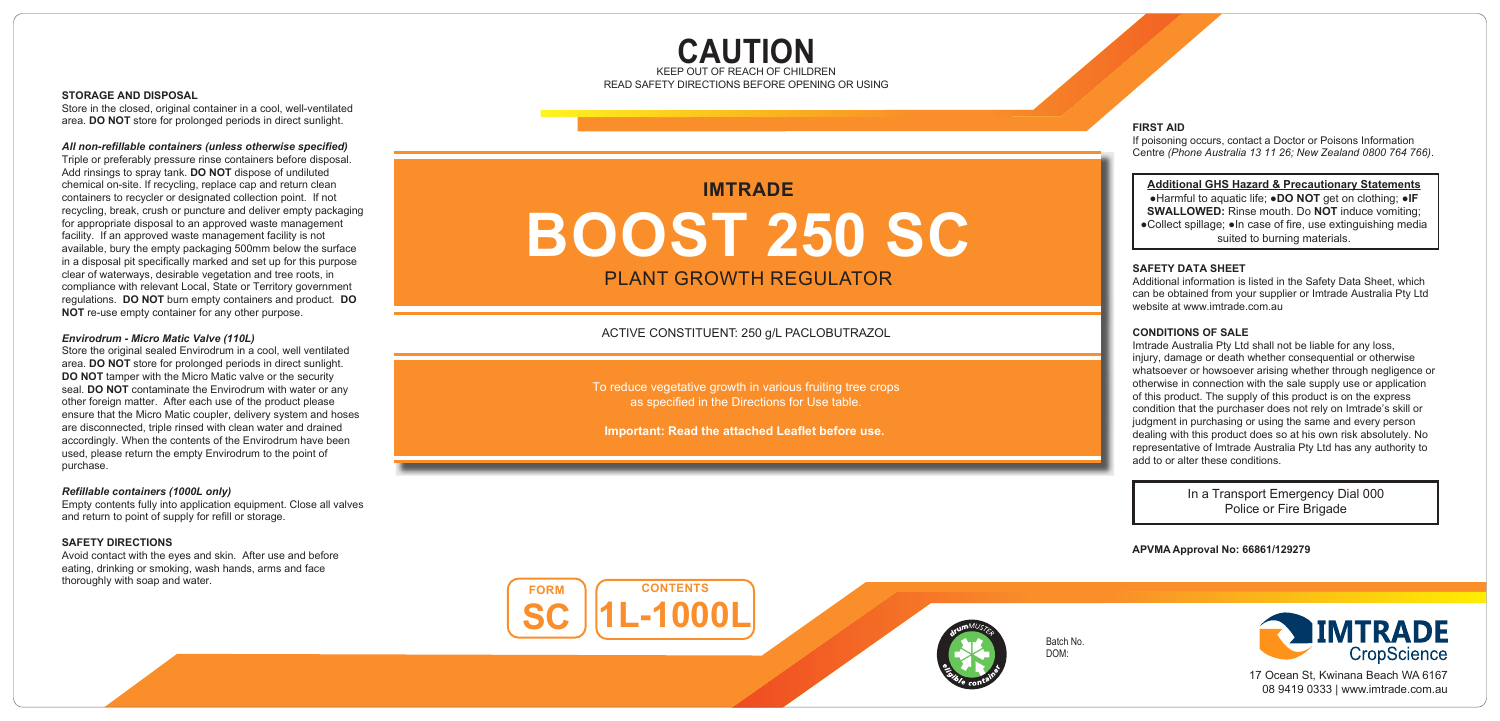# **CAUTION**

# **KEEP OUT OF REACH OF CHILDREN READ SAFETY DIRECTIONS BEFORE OPENING OR USING**



# IMTRADE BOOST 250 SC PLANT GROWTH REGULATOR

# **ACTIVE CONSTITUENT: 250 g/L PACLOBUTRAZOL**

**To reduce vegetative growth in various fruiting tree crops as specified in the Directions for Use table.**

# **IMPORTANT: READ THIS LEAFLET THOROUGHLY BEFORE OPENING OR USING THIS PRODUCT**

# **APVMA Approval No: 66861/129279**

Imtrade Australia Pty Ltd ABN 13 090 151 134 17 Ocean Street, Kwinana, Western Australia 6167 Tel: 1800 171 799 Fax: 1800 171 788 Web: www.imtrade.com.au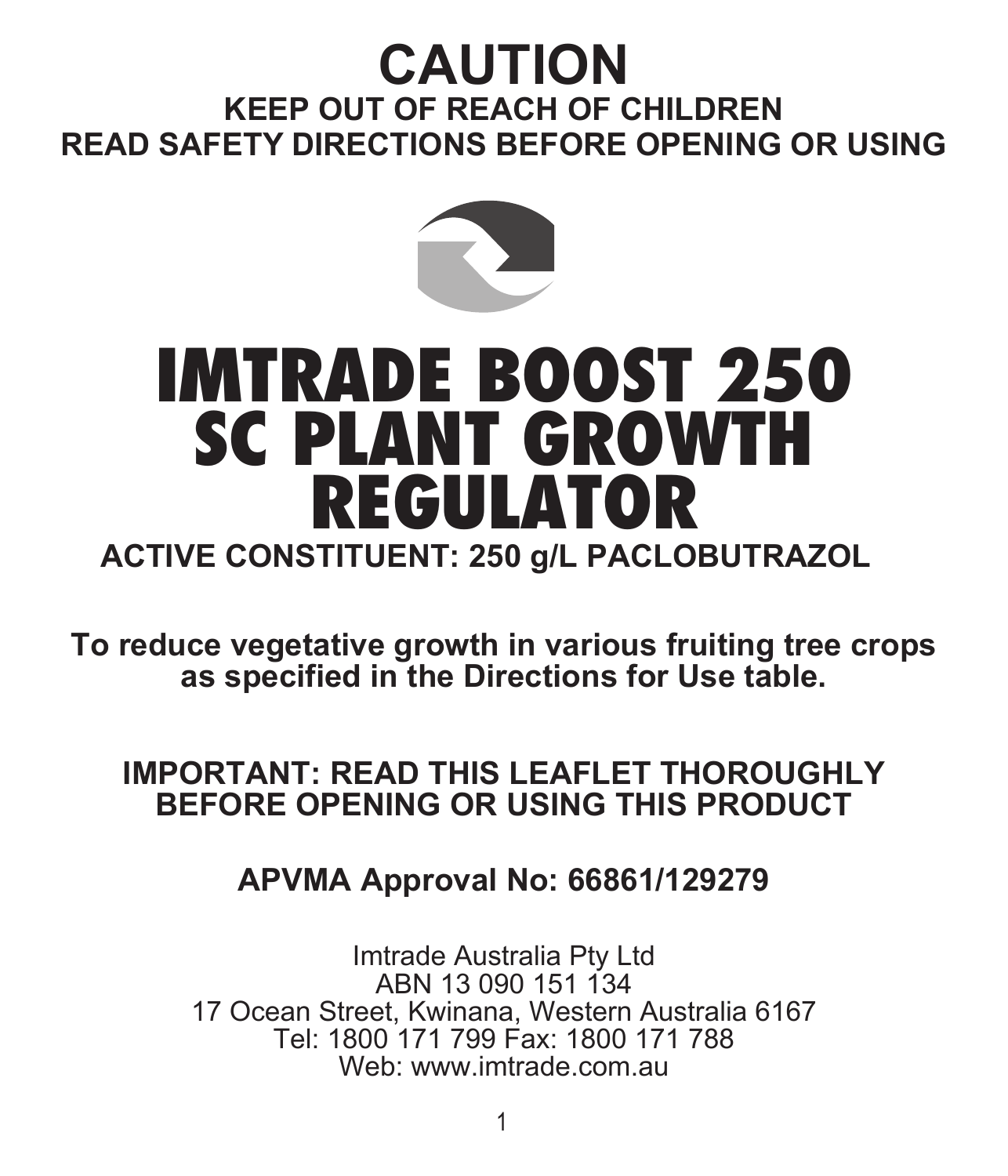#### **DIRECTIONS FOR USE RESTRAINTS**

**DO NOT** use on trees of low vigour or under stress (see General Instructions).

**DO NOT** use in orchards under-planted with any other crops.

**DO NOT** apply to young trees which have recently been inter-planted in orchards and which are required to make vigorous growth.

**DO NOT** apply by aircraft.

| Crop &<br><b>Situation</b>                      | <b>State</b>         | <b>Application</b><br>Method        | Rate                                                                                                            | <b>Critical Comments</b>                                                                                                                                                                                                                                                                                                                                                                                                                                                                                                                                                                                                                                                                                     |
|-------------------------------------------------|----------------------|-------------------------------------|-----------------------------------------------------------------------------------------------------------------|--------------------------------------------------------------------------------------------------------------------------------------------------------------------------------------------------------------------------------------------------------------------------------------------------------------------------------------------------------------------------------------------------------------------------------------------------------------------------------------------------------------------------------------------------------------------------------------------------------------------------------------------------------------------------------------------------------------|
| Apples<br>Red<br>Delicious &<br>Granny<br>Smith | All<br><b>States</b> | Spray                               | 500 mL or<br>1L/ha<br>Add 18 mL<br>600g/L<br>non-jonic<br>surfactant/<br>100L water in<br>final spray<br>volume | Apply in a sequential spray program<br>commencing 28 days after full bloom on<br>Red Delicious or 35 days after full bloom on<br>Granny Smith. Use lower rate on less<br>vigorous trees. Apply subsequent sprays at<br>the lower rate at intervals of 21 days for as<br>long as growth control is required. Activity<br>results from uptake of chemical by young<br>green stem tissue. DO NOT apply more<br>than 4L/ha per season.<br><b>CAUTION:</b> If using Carbaryl as a chemical<br>thinning agent, plan to allow 21 days<br>between application of Carbaryl and<br>BOOST 250 SC.                                                                                                                       |
| Peaches,<br><b>Nectarines</b>                   | All<br><b>States</b> | Trickle Irrigation<br>Collar Drench | 2L/ha<br>$2 - 4$ L/ha                                                                                           | Apply in early Autumn or in Spring between<br>14 days prior to bud burst and full bloom.<br>Late Summer or early Autumn application is<br>recommended for early maturing cultivars.<br>Divide rate per ha by the number of trees<br>per ha to determine the rate per tree. Use<br>high rate on medium and heavy soil types.<br><b>RE-TREATMENT:</b> Re-treat trees with 2L/ha<br>(trickle) or with 2-4L/ha (collar drench) in<br>subsequent season. Rates of application for<br>re-treatment may be reduced if a lesser degree<br>of growth control is desired. On light soils,<br>re-treat when normal growth resumes.<br>Use the low rate for re-treatment of low<br>vigorous varieties in cool districts. |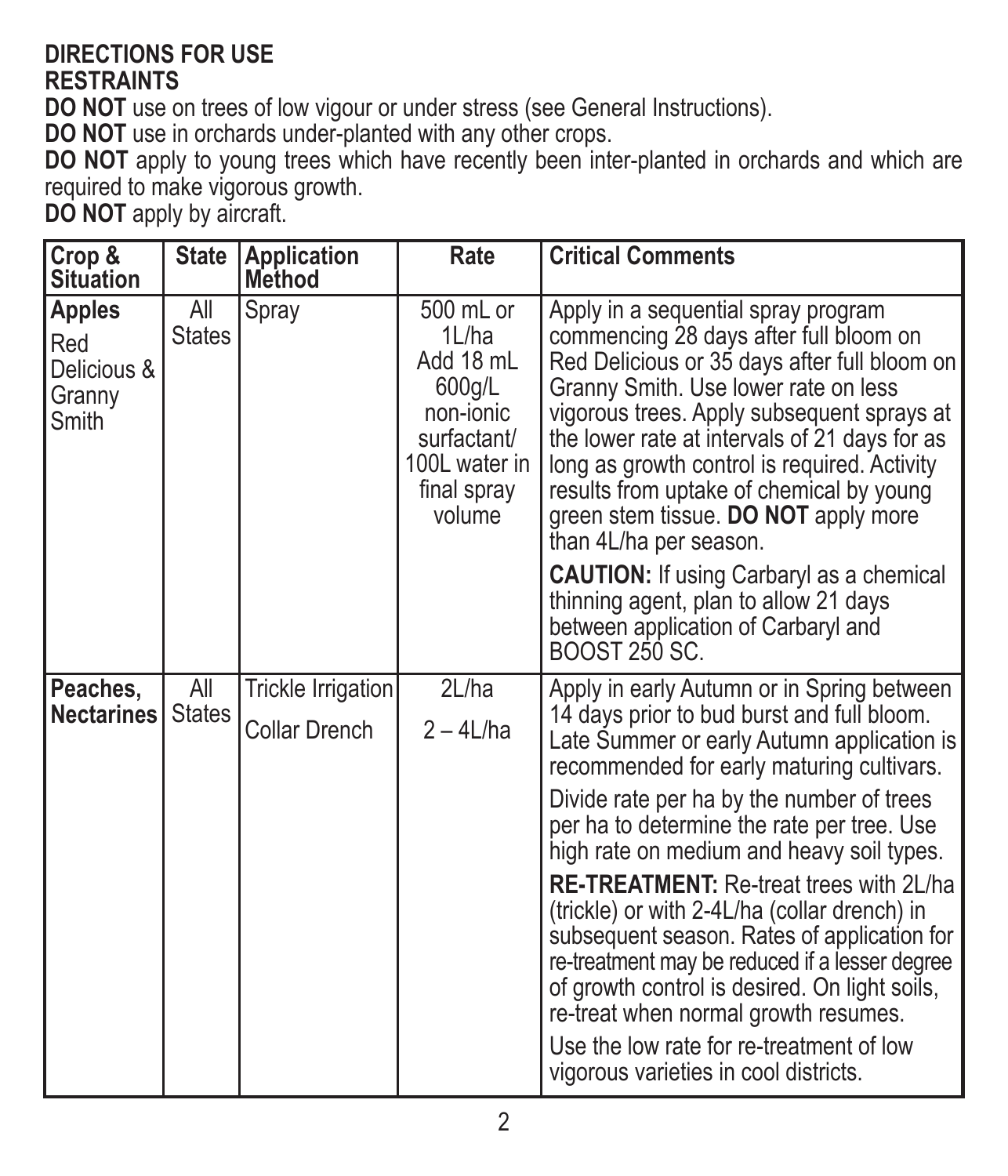| Crop &<br><b>Situation</b> | State                | Application<br>Method     | Rate                                     | <b>Critical Comments</b>                                                                                                                                                                                                          |
|----------------------------|----------------------|---------------------------|------------------------------------------|-----------------------------------------------------------------------------------------------------------------------------------------------------------------------------------------------------------------------------------|
| Apricots,<br><b>Plums</b>  | All<br><b>States</b> | Trickle Irrigation        | 2L/ha                                    | Apply in early Autumn or in Spring<br>between 14 days prior to bud burst and<br>full bloom.                                                                                                                                       |
|                            |                      | Collar Drench             | $2 - 4$ L/ha                             |                                                                                                                                                                                                                                   |
| <b>Cherries</b>            |                      | <b>Trickle Irrigation</b> | 1L/ha                                    | Bloom dates may be advanced in Plums,                                                                                                                                                                                             |
|                            |                      | Collar Drench             | $1 - 2$ L/ha                             | ensure that pollinator trees are treated at<br>the same time to synchronise flowering.<br>Divide rate per ha by the number of trees<br>per ha to determine the rate per tree.<br>Use high rate on medium and heavy soil<br>types. |
|                            |                      |                           |                                          | <b>RE-TREATMENT: DO NOT re-treat until</b><br>the season in which normal growth<br>resumes.                                                                                                                                       |
| Avocado                    |                      | <b>Foliar Sprays</b>      | Growth<br>Control<br>7L/1000L            | Timing:                                                                                                                                                                                                                           |
|                            |                      |                           |                                          | Growth Control: For the control of<br>vigorous growth, application is best done                                                                                                                                                   |
|                            |                      |                           | <b>Fruit Drop</b><br>Control<br>5L/1000L | when in full flower.                                                                                                                                                                                                              |
|                            |                      |                           |                                          | Fruit Drop Control: To assist fruit<br>retention, application is best at fruit set.                                                                                                                                               |
|                            |                      |                           |                                          | DO NOT apply when mature fruit are on<br>the tree.                                                                                                                                                                                |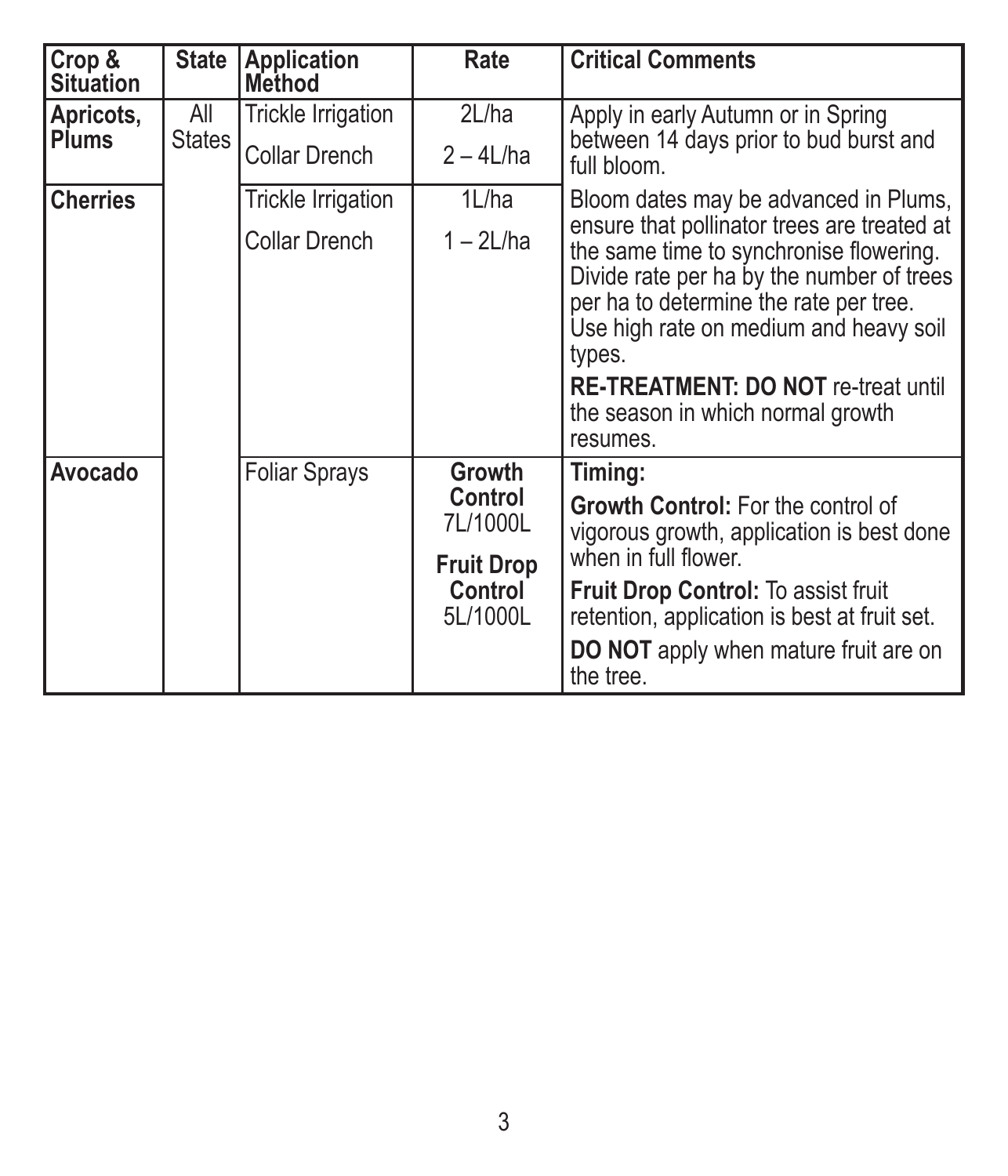| Crop &<br><b>Situation</b> |                                   | State Application<br>Method          | Rate         | <b>Critical Comments</b>                                                                                                                                                                                                                                                                                                                                                                                                                                                                                                                                                                                                                                                                                                                                                                                                                                                                                              |
|----------------------------|-----------------------------------|--------------------------------------|--------------|-----------------------------------------------------------------------------------------------------------------------------------------------------------------------------------------------------------------------------------------------------------------------------------------------------------------------------------------------------------------------------------------------------------------------------------------------------------------------------------------------------------------------------------------------------------------------------------------------------------------------------------------------------------------------------------------------------------------------------------------------------------------------------------------------------------------------------------------------------------------------------------------------------------------------|
| Mango                      | Qld,<br>NT&<br><b>NSW</b><br>only | Collar, Drench:                      | Per Tree:    | Apply within 4 weeks after harvest or no<br>later than mid-February. Adjust rate within                                                                                                                                                                                                                                                                                                                                                                                                                                                                                                                                                                                                                                                                                                                                                                                                                               |
|                            |                                   | Trees 3-6 yrs old:<br>Light sands    | $8 - 12$ mL  | range according to tree age.                                                                                                                                                                                                                                                                                                                                                                                                                                                                                                                                                                                                                                                                                                                                                                                                                                                                                          |
|                            |                                   | Clay, Red Volcanics                  | $12 - 16$ mL | Use high rate for older trees. Ensure trees<br>are well watered before and after application.                                                                                                                                                                                                                                                                                                                                                                                                                                                                                                                                                                                                                                                                                                                                                                                                                         |
|                            |                                   | Trees over 6 yrs old:<br>Light sands | $16 - 20$ mL | <b>CAUTION: DO NOT treat young trees with</b><br>a canopy of less than 3m diameter.                                                                                                                                                                                                                                                                                                                                                                                                                                                                                                                                                                                                                                                                                                                                                                                                                                   |
|                            |                                   | Clay, Red Volcanics                  | 20 mL        | <b>CAUTION:</b> Excessive compaction of flower<br>panicles may result from application at<br>times later than recommended or from<br>delayed uptake caused by dry soil<br>conditions. Care should be taken to ensure<br>correct insecticide application to control<br>webworm in compact flower panicles.<br>RE-TREATMENT: The effects of BOOST<br>250 SC on flowering and growth may<br>persist for more than one season.<br><b>Sandy Soils: Postpone treatment until</b><br>after the harvest following resumption of<br>normal growth. Use the interval between<br>the first treatment and resumption of<br>normal growth as a guide to re-treatment<br>frequency in subsequent years.<br>Clays & Red Volcanic Soils: Retreat each<br>season. If reduction of growth increases<br>progressively from season to season,<br>postpone treatment until after the harvest<br>following the resumption of normal growth. |

**NOT TO BE USED FOR ANY PURPOSE, OR IN ANY MANNER, CONTRARY TO THIS LABEL UNLESS AUTHORISED UNDER APPROPRIATE LEGISLATION.**

**WITHHOLDING PERIODS:**

*APPLES:* **DO NOT APPLY LATER THAN 21 DAYS BEFORE HARVEST.** *AVOCADO:* **DO NOT HARVEST FOR 3 MONTHS AFTER APPLICATION.** *ALL OTHER CROPS:* **NOT REQUIRED WHEN USED AS DIRECTED.**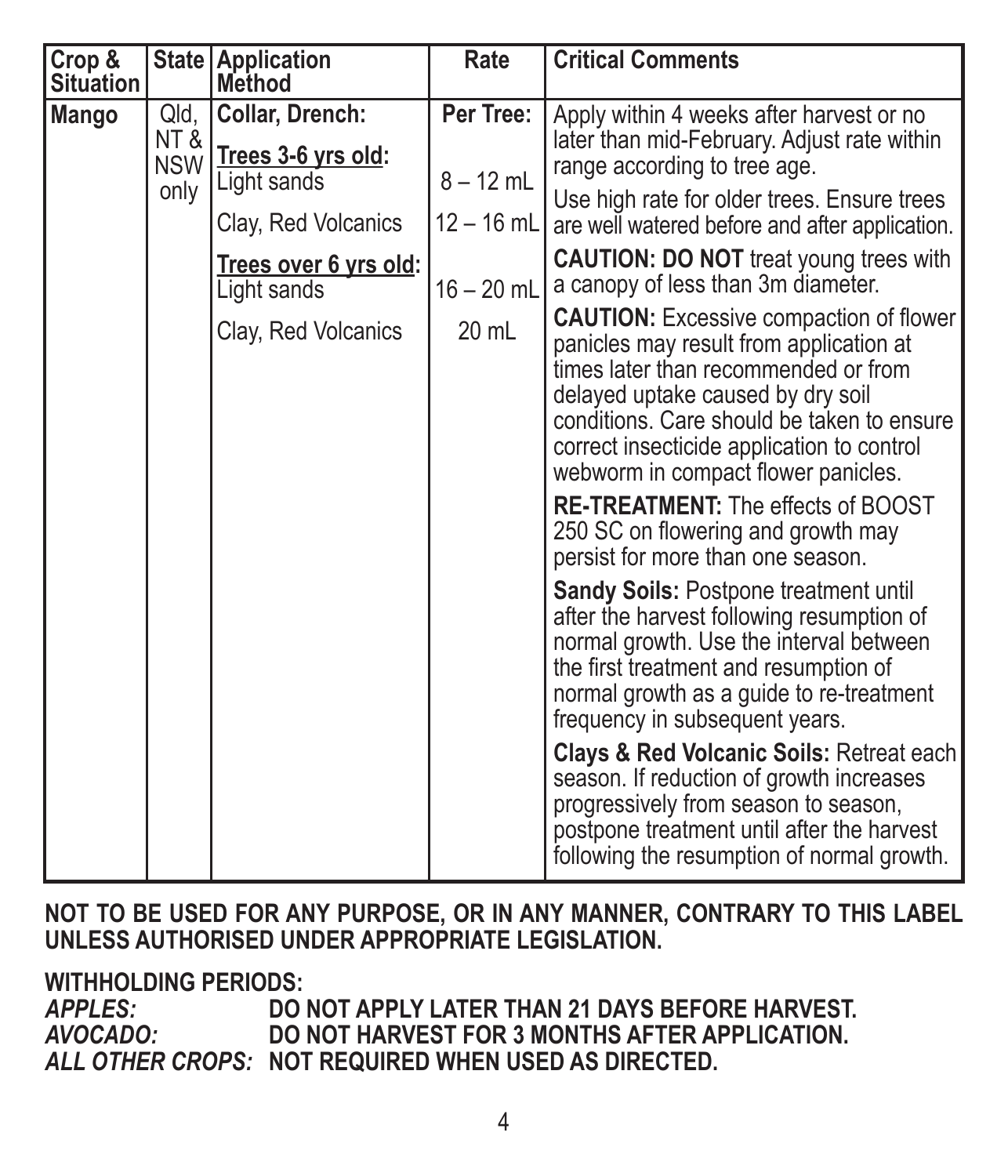#### **GENERAL INSTRUCTIONS**

BOOST 250 SC is a systemic growth regulator that reduces internode lengths of new shoots and causes earlier formation of terminal buds. Use of BOOST 250 SC should begin only when trees are nearing their optimum size. It is most suited to intensively managed orchards where trees are near to filling their allocated space and growth control is a prime requirement. It is not suitable for old or unhealthy trees.

If a tree is under stress, BOOST 250 SC should **NOT** be used.

Stress can be caused by:

- moisture shortage due to lack of rain or inadequate irrigation;
- high temperature:
- salinity;
- moisture excess due to water table flooding or inappropriate irrigation;
- severe or successive frosts;
- poor fertility caused by imbalance of major or minor nutrients, diseases, insects, inappropriate herbicide use, mechanical damage.

#### **Tree Management**

Treated trees may produce heavier crops and require a higher level of fertiliser application. Ensure that treated trees are not over-watered or subjected to drought stress. In some instances, treated trees may set excess fruit and careful attention should be given to thinning operations.

When re-planting a treated orchard, at least 3 years should elapse since the last application of BOOST 250 SC. Where young trees are required to be planted in an established orchard which has been treated with collar drenches of BOOST 250 SC, remove treated soil and replace with fresh soil. An alternative is to avoid original tree-holes and place young trees as far as practicable from the treated soil (minimum 1.5m).

In orchards, which have been treated with collar drenches of BOOST 250 SC, fresh soil should be provided to allow tree establishment and growth. Remove treated soil.

#### **MIXING**

**Collar Drench:** Mix required quantity of BOOST 250 SC with recommended volume of water. Periodic agitation may be necessary to prevent settling.

**Foliar Sprays:** To a clean bucket of water, add the required amount of BOOST 250 SC and stir to make a smooth mix. Add slurry to half-filled spray tank of clean water and 18mL of a 600 g/L non-ionic surfactant and agitate during the completion of filling.

Frequent or constant agitation of the mixture is recommended. Wash out spray tank thoroughly after use.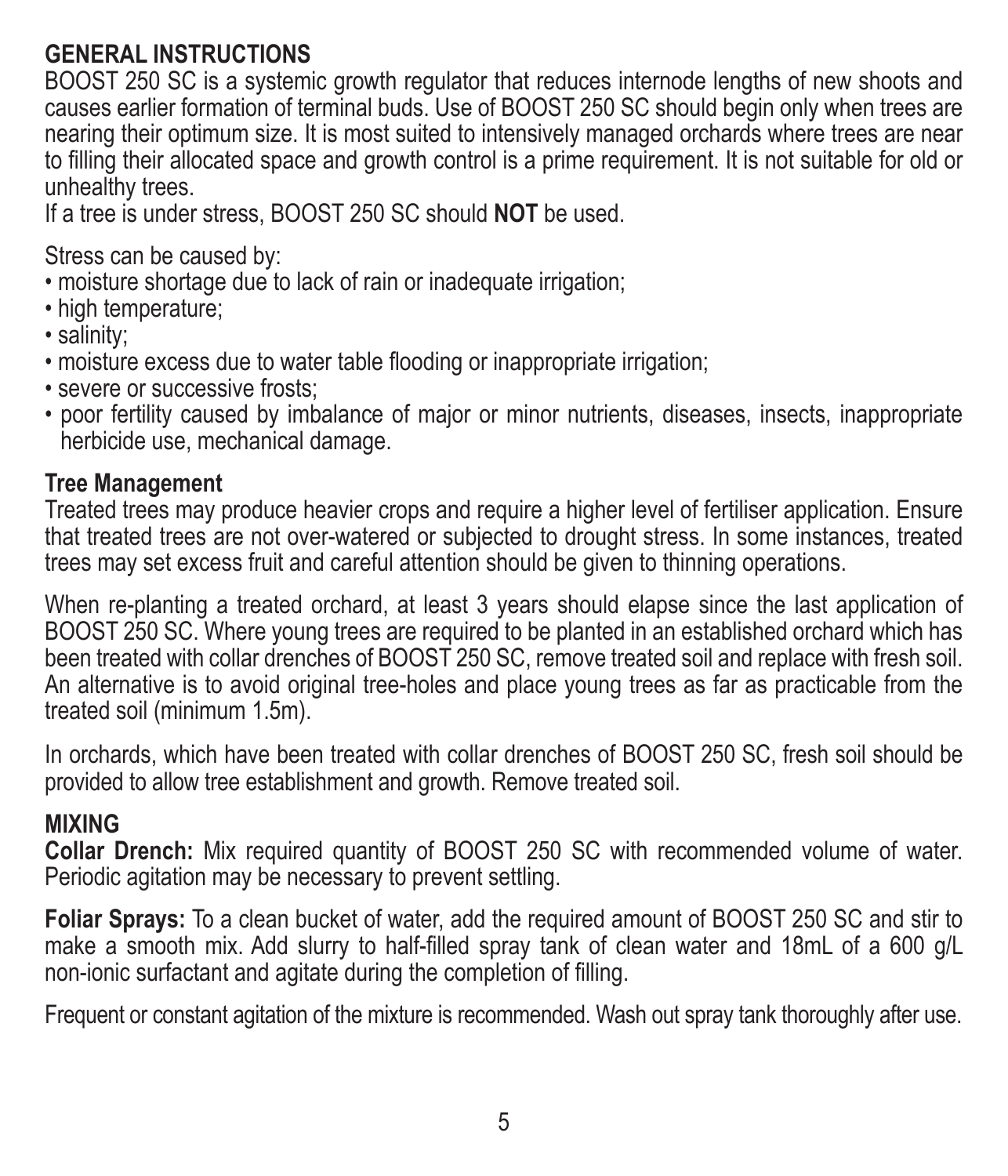#### **APPLICATION**

**Foliar Sprays:** Apply in a sufficient volume of water to ensure penetration of the spray and good coverage of target tissue, new green stem tissue in the case of Apples. Apply in minimum volume of 1000L of water per ha. A 600 g/L non-ionic surfactant at 18 mL/100L of water must be added to the final spray volume. It is not normally necessary to reapply the spray if rain follows soon after application. For best results, foliar spray after sunset.

**Collar Drench:** Uptake of BOOST 250 SC is most efficient when it is applied to soil which receives adequate water and where there is a high density of feeder roots. Apply required amount of BOOST 250 SC in 0.5 to 2L of water per tree onto the soil/trunk crack line evenly around the base of the trunk. Where specific rates per tree are not given, the application rate per tree is determined by dividing the application rate per ha by the number of trees per ha.

The volume of diluted drench required for even application without runoff will vary with the size of the tree and with soil type and moisture content. Use the higher volume on large trees.

Ensure that trees are adequately irrigated following treatment under dry conditions. Individual trees, which are smaller than average, should be left untreated or given a proportionally smaller dose of BOOST 250 SC.

**Trickle Point:** Apply in 200-300 mL of water per tree beneath each trickle or dripper point or through the trickle irrigation system. Follow application with a short period of irrigation. Alternatively, the required amount of BOOST 250 SC can be applied through the trickle irrigation system. Equal distribution of water between trees is essential for this method to give a uniform effect.

#### **RE-TREATMENT**

In some cases, control of growth may persist for more than one year. Re-treat trees when normal growth resumes. Use the interval between the first treatment and the resumption of normal growth as a guide for re-treatment in subsequent seasons.

#### **COMPATIBILITY**

BOOST 250 SC is compatible with any of the following products: Nimrod\*, Omite\* 300 W, Pirimor\* or Dithane M-45\*. However, mixing BOOST 250 SC with more than any one of these products may give unpredictable results or may result in crop damage. If Carbaryl is used as a thinning spray on Apples, allow 21 days before application of BOOST 250 SC.

#### **PROTECTION OF WILDLIFE, FISH, CRUSTACEANS AND ENVIRONMENT**

**DO NOT** contaminate dams, streams, rivers, waterways or drains with the chemical or used container.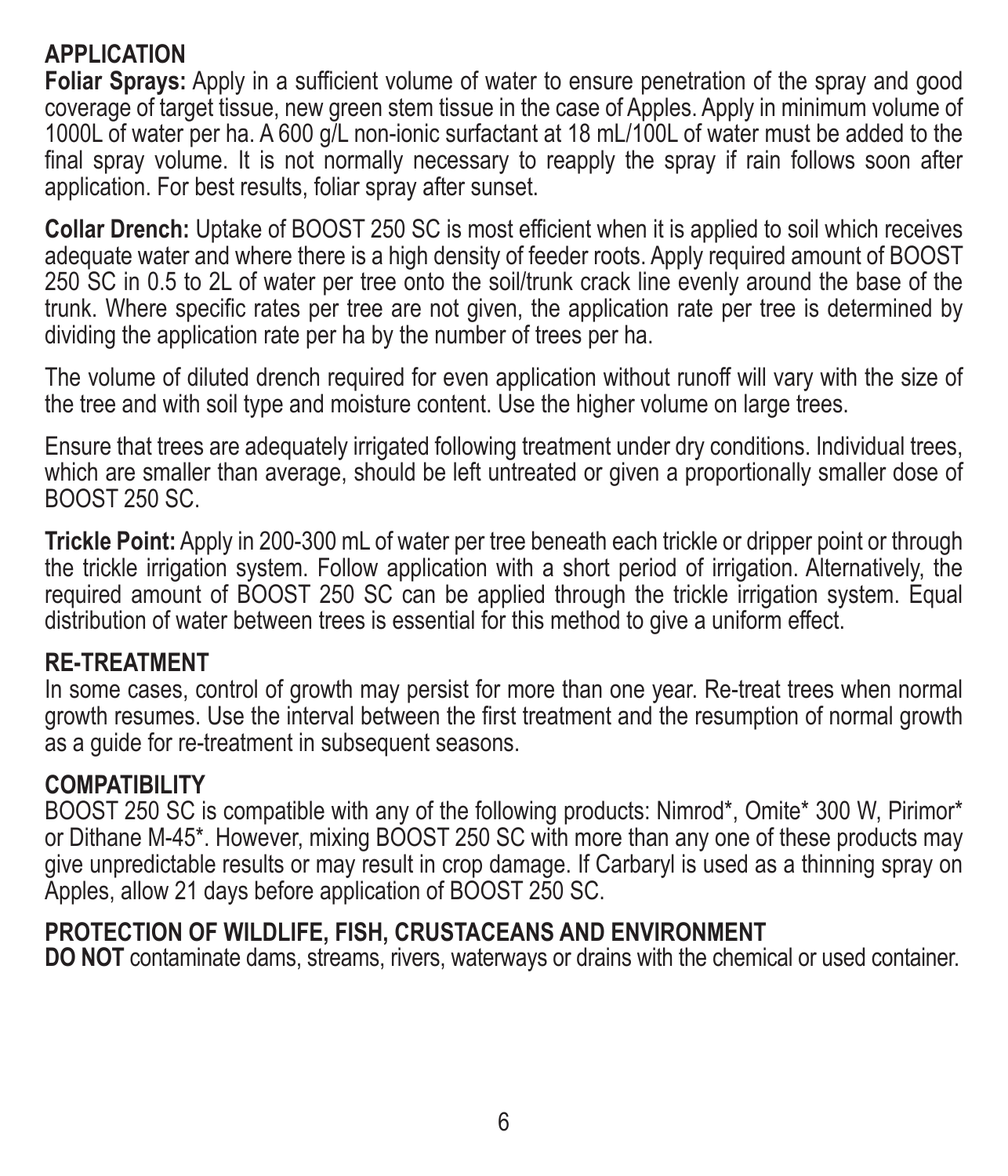#### **STORAGE AND DISPOSAL**

**The method of disposal of the container depends on the container type. Read the Storage and Disposal instructions on the label that is attached to the container.**

Store in the closed, original container in a cool, well-ventilated area. **DO NOT** store for prolonged periods in direct sunlight.

#### *1L only*

Rinse containers before disposal. Add rinsings to spray tank. **DO NOT** dispose of undiluted chemical on-site. If recycling, replace cap and return clean containers to recycler or designated collection point. If not recycling, break, crush or puncture and deliver empty packaging for appropriate disposal to an approved waste management facility. If an approved waste management facility is not available, bury the empty packaging 500mm below the surface in a disposal pit specifically marked and set up for this purpose clear of waterways, desirable vegetation and tree roots, in compliance with relevant Local, State or Territory government regulations. Empty containers and product should not be burnt. **DO NOT** burn empty containers and product. **DO NOT** re-use empty container for any other purpose.

#### *All non-refillable containers (unless otherwise specified)*

Triple or preferably pressure rinse containers before disposal. Add rinsings to spray tank. **DO NOT** dispose of undiluted chemical on-site. If recycling, replace cap and return clean containers to recycler or designated collection point. If not recycling, break, crush or puncture and deliver empty packaging for appropriate disposal to an approved waste management facility. If an approved waste management facility is not available, bury the empty packaging 500mm below the surface in a disposal pit specifically marked and set up for this purpose clear of waterways, desirable vegetation and tree roots, in compliance with relevant Local, State or Territory government regulations. Empty containers and product should not be burnt. **DO NOT** burn empty containers and product. **DO NOT** re-use empty container for any other purpose.

#### **Envirodrum - Micro Matic Valve** *(110L)*

Store the original sealed Envirodrum in a cool, well ventilated area. **DO NOT** store for prolonged periods in direct sunlight. **DO NOT** tamper with the Micro Matic valve or the security seal. **DO NOT** contaminate the Envirodrum with water or any other foreign matter. After each use of the product please ensure that the Micro Matic coupler, delivery system and hoses are disconnected, triple rinsed with clean water and drained accordingly. When the contents of the Envirodrum have been used, please return the empty Envirodrum to the point of purchase.

#### *Refillable containers (1000L only)*

Empty contents fully into application equipment. Close all valves and return to point of supply for refill or storage.